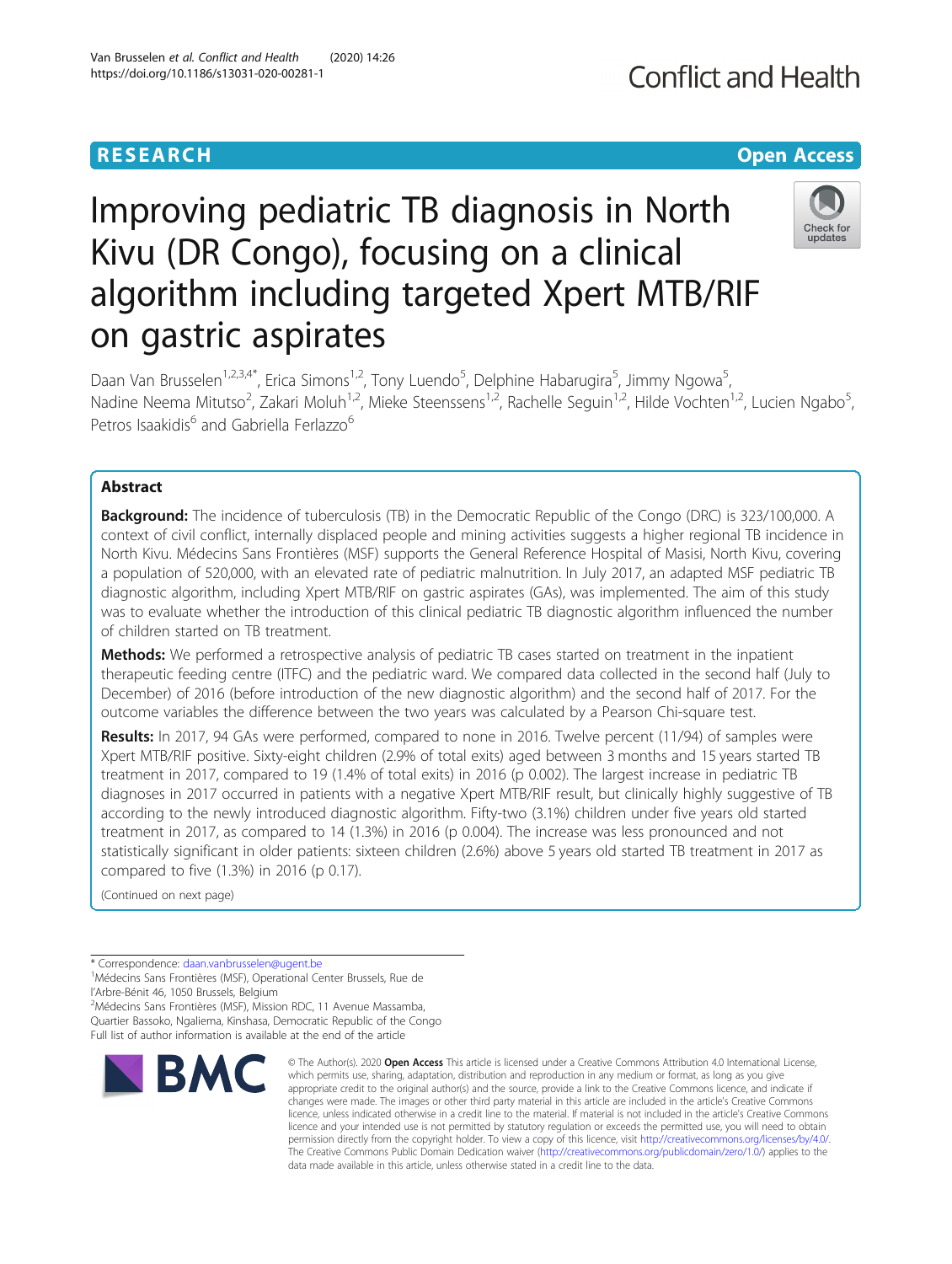#### (Continued from previous page)

Conclusion: After the introduction of an adapted clinical pediatric TB diagnostic algorithm, including Xpert MTB/RIF on gastric aspirates, we observed a significant increase in the number of children – especially under 5 years old – started on TB treatment, mostly on clinical grounds. Increased 'clinician awareness' of pediatric TB likely played an important role.

Keywords: Operational research, Tuberculosis (TB), Pediatric, Diagnosis, Congo, Xpert MTB/RIF, Gastric aspirates

#### Background

The UN Sustainable Development Goals have prioritized ending the epidemic of tuberculosis (TB) by 2030 [\[1](#page-6-0)]. This goal is far from being realized. TB remains the leading infectious killer globally. In 2018, there were 10.0 million estimated new TB cases, with over 1.4 million deaths [\[1](#page-6-0)]. Ten to 15% of the TB patients in lowincome countries (LIC) are estimated to be children < 15 years [\[2](#page-6-0)]. Less than half (43%) of the estimated 1 million children with TB were reported to national TB programs, indicating massive under-diagnosis and insufficient access to appropriate care [\[1](#page-6-0), [3](#page-6-0)].

The estimated incidence of TB in the Democratic Republic of the Congo (DRC) is 323/100.000 according to WHO  $[4]$  $[4]$ . The real TB burden in North Kivu – a province in Eastern Congo – is unknown, but a context of civil conflict, displaced people and mining activities suggests a higher regional incidence. The Masisi health zone – in the North Kivu province – covers a population of 520,000. The estimated number of people with TB in the Masisi health zone – as reported by the Ministry of Health (MoH) – has grown in the last couple years: from 310 patients in 2015 (60/100.000), to 594 (114/100.000) in 2016 and 605 in 2017 (116/100.000), but massive underreporting is suspected [\[5](#page-6-0)]. Twentyfive percent of the TB patients are children. HIV prevalence in the general population of the region is less than 1%.

The top 4 of most frequent pathologies in children under 5 years old in Masisi are lower respiratory tract infections as the first, followed by severe malaria, sepsis and non-bloody diarrhea. The burden of malnutrition is high, as shown by a nutrition survey conducted in 2016 by MoH which reported a prevalence of global acute malnutrition (GAM) of  $4,1\%$  (CI 2,8 – 5,9) and severe acute malnutrition (SAM) of 1% (CI 0,5% - 2,3%) respectively for children of 0–59 months in the Masisi region [[5\]](#page-6-0); this is most likely an underestimation because of the highly volatile situation in North Kivu. Undernutrition increases the risk of TB and TB can cause or worsen undernutrition [[6\]](#page-6-0). One study estimated that 26% of overall TB cases in 22 high-burden countries are attributable to undernutrition [\[7](#page-6-0)].

Even if pulmonary TB (PTB) is still the most frequent presentation of TB in children, the burden of extrapul-monary TB (EPTB) is certainly higher than in adults [\[8](#page-6-0), [9\]](#page-6-0). It is hard to get good samples in EPTB, but PTB is also paucibacillary, resulting in the fact that bacteriologic confirmation is achievable in less than 50% of all children with TB  $[10]$  $[10]$  $[10]$ . Therefore – even with the most recent advances in molecular diagnostics – TB in children remains mostly a clinical diagnosis.

Because of their low sensitivity and specificity in children < 5 years old, malnourished and HIV+ children, and the fact that Masisi is a high prevalence area, tuberculin skin test (TST) or interferon gamma release assay  $(IGRA)$  are of limited use in our setting  $[10, 11]$  $[10, 11]$  $[10, 11]$  $[10, 11]$ . Chest X-ray can be a useful tool for diagnosis of pulmonary TB in children, but is not very sensitive and specific, and operator-dependent [[12\]](#page-6-0). Obtaining expectorated sputum without induction from children for detection of acid fast bacilli (AFB) is difficult and its examination is of low yield [\[13](#page-6-0)]. The Xpert MTB/RIF, an automated nucleic acid amplification test that can simultaneously identify *M. tuberculosis* and detect rifampicin resistance, is (although less sensitive than cultures) very specific, easier to implement than cultures in LIC and less timeconsuming [[14\]](#page-6-0). The sensitivity and specificity of Xpert MTB/RIF were found to be quite similar for gastric aspiration  $(GA)$  and induced sputum  $[15]$  $[15]$  $[15]$ . Because the implementation of diagnostic GA is easier in LIC, we have chosen to include Xpert MTB/RIF on GA in our pediatric diagnostic algorithm.

The aim of this study is to evaluate whether the introduction of the Médecins Sans Frontières (MSF) pediatric TB diagnostic algorithm – which included targeted Xpert MTB/RIF on GA samples – influenced the number of children started on TB treatment.

#### **Methods**

#### Study design and study population

We performed a retrospective analysis of TB diagnosis, TB treatment and overall mortality in children aged between 28 days of life and 18 years old admitted to the general pediatric ward and the inpatient therapeutic feeding centre (ITFC) in the General Reference Hospital (GRH) of Masisi.

#### MSF program description

Since 2007, MSF has supported the Masisi health zone. The aim is to provide free high-quality medical care to a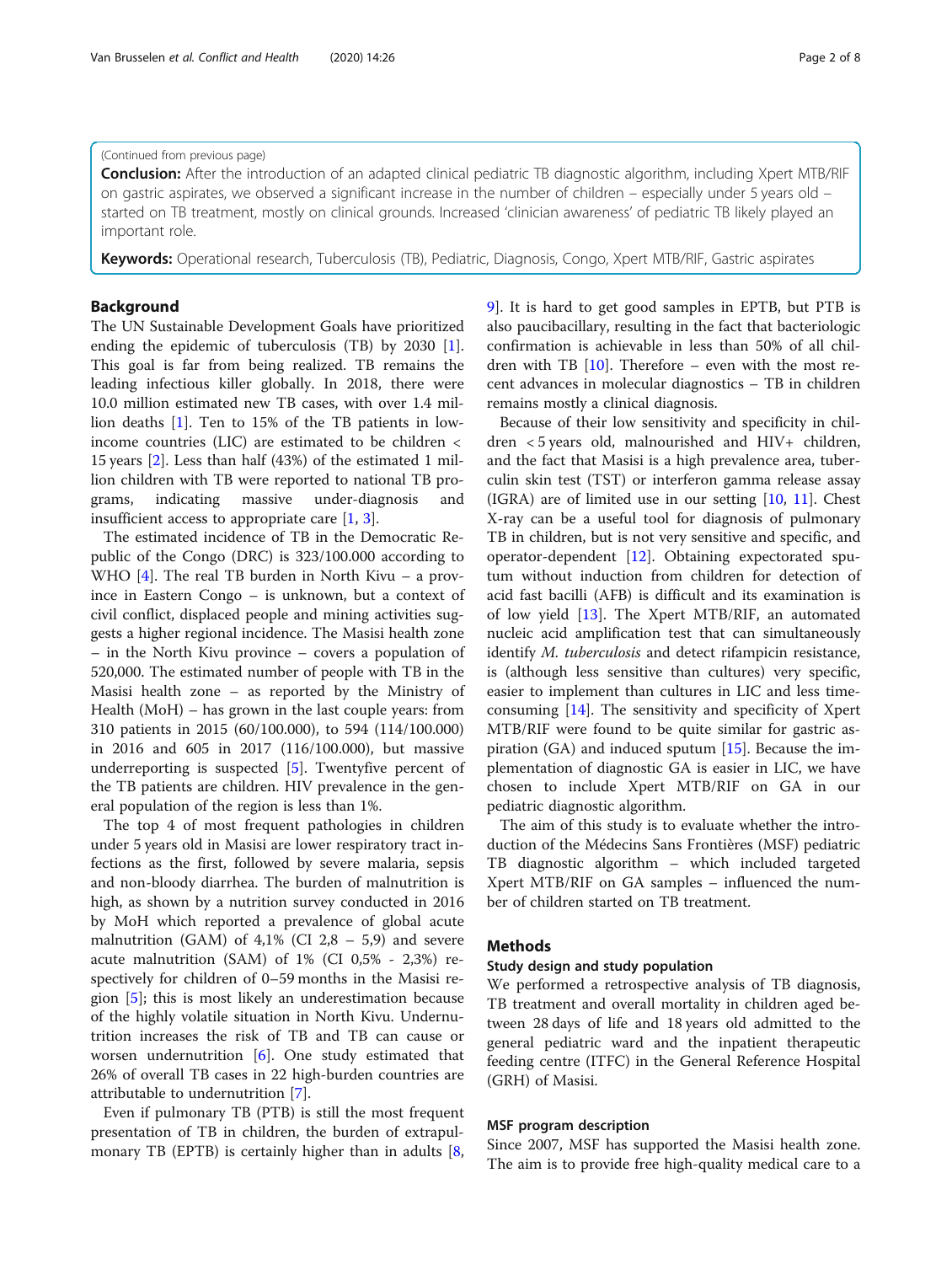<span id="page-2-0"></span>population that has experienced nearly constant conflict and violence over the past 25 years. At the start, support was given only to the surgical service (especially for war-wounded), to victims of sexual violence and internally displaced persons (IDPs) through mobile clinics. Step by step, this support was extended to all services of the Masisi GRH, offering 220 beds and providing care for more than 17,000 people (among them approximately 35% children) in 2017, to the Masisi health center (HC) and to the Nyabiondo referral health center, with inpatient department (IPD) capacity, 20 km away from Masisi. The latter centers refer children to the GRH in case of complications, including when TB is suspected. Ambulances connect the supported structures. All services are free of charge.

#### Diagnostic methods and operational definitions

We introduced an adapted MSF pediatric TB diagnostic algorithm – including Xpert MTB/RIF on GA samples – on July 1st 2017 because we had the impression that clinicians underdiagnosed pediatric TB. Gastric aspirates were performed in a targeted way, following the MSF pediatric TB diagnostic algorithm (Fig. 1) for all children admitted in pediatrics or ITFC with a suspicion of TB. All children with cough > 2 weeks, poor weight gain on therapeutic feeding (if malnourished), fever > 1 week or a suspicion of EPTB, were assessed clinically and investigations (e.g. chest x-ray in case of suspicion of pulmonary TB) were done according to the symptoms (Fig. 1). Antibiotics (according to the clinical diagnosis) were given for one week, as well as nutritional support and other treatment according to the clinical findings. If after

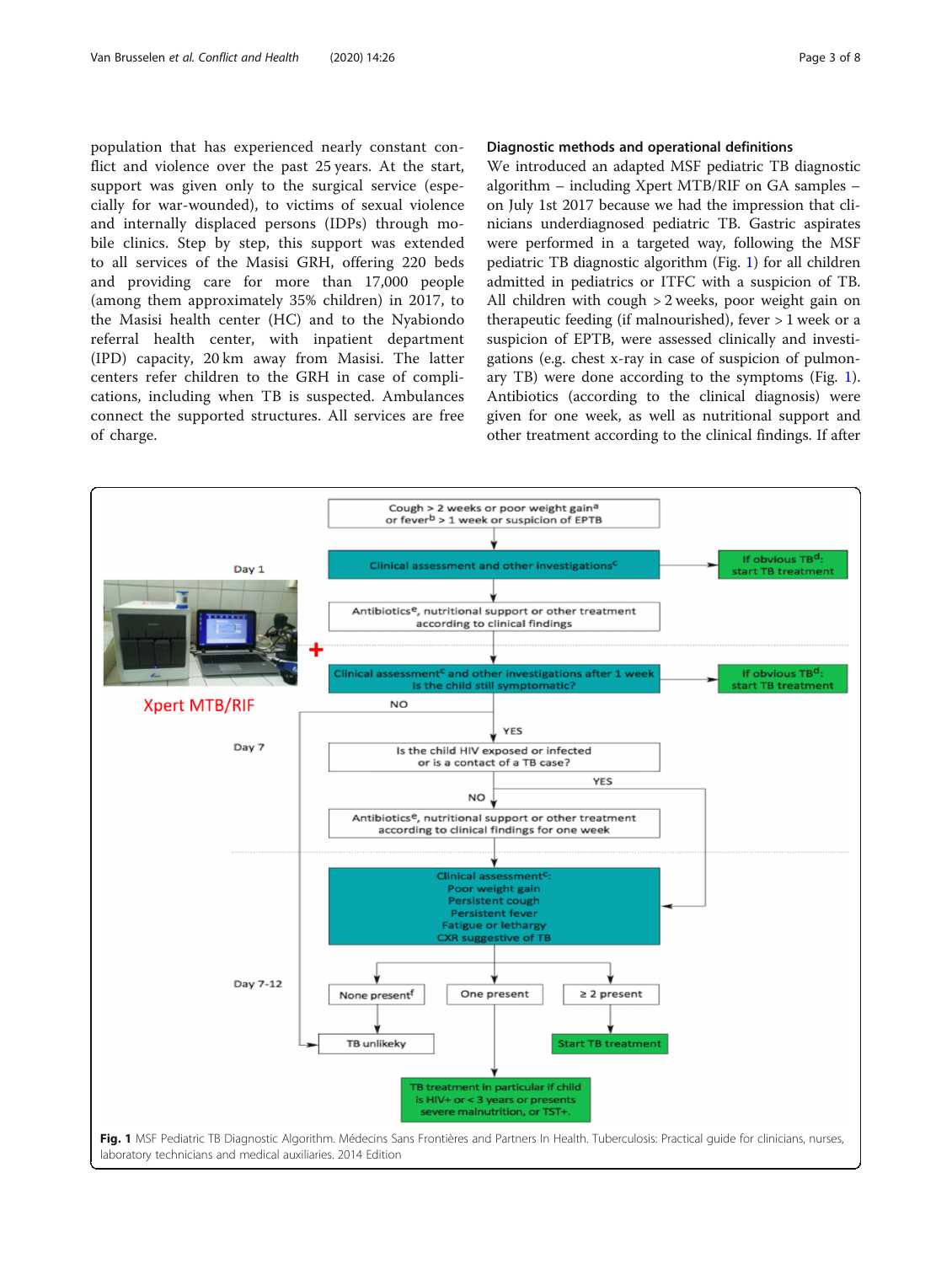one week there was no improvement of the symptoms or nutritional status, another clinical assessment was done as well as Xpert MTB/RIF on a GA sample (Fig. [1](#page-2-0)). Gastric aspiration (GA) was performed according to the MSF TB Guideline [[16\]](#page-6-0). After correctly placing the nasogastric catheter, first the gastric fluid present in the stomach was aspirated and placed in the sputum container, then the stomach was rinsed with 20 to 30 ml of sterile water / NaCl 0,9%, after which another episode of suctioning was performed. The additionally suctioned fluid was added to the first sample [[16\]](#page-6-0). Samples were immediately sent to the local lab (in GRH), where they were analyzed with our Xpert MTB/RIF. Xpert results were given the same day or the day after sample collection. The child was started on TB treatment if the result of the Xpert was positive, but also in case of a strong clinical suspicion of TB ('obvious TB') (Fig. [1](#page-2-0)). In case of a negative Xpert result and no 'obvious TB', but persisting symptoms in an HIV-negative child, another week of symptomatic treatment and nutritional support (in case of malnutrition) was given. If the final clinical assessment contained two or more of the following elements, TB treatment was started anyway: poor weight gain, peristent cough, persistent fever, fatigue/lethargy, chest x-ray suggestive of TB (Fig. [1\)](#page-2-0). If the child was HIVexposed (if very young) or – positive, or a contact of a TB patient, no additional week of antibiotics or nutritional support was given. In this case the final clinical assessment to decide whether the child was started on TB treatment or not, was already done after the first week of complete treatment (Fig. [1](#page-2-0)).

#### Data collection and analysis

We used routinely collected data from the MSF monthly medical report, the pediatric TB register and the lab Xpert MTB/RIF register. All patient data were anonymized. We compared the 2nd half of 2016 with the 2nd half of 2017. Categorical variables are presented as n (%) and their *p*-values were calculated by  $\chi^2$ . Only for median ages a non-parametric Mann-Whitney test was used. Descriptive statistics were performed in SPSS (version 24.0; SPSS Inc., IBM, Chicago, IL USA).

#### Ethical approval and consent to participate

This study satisfies the criteria for reports using routinely collected programmatic data set by the Médecins Sans Frontières Ethics Review Board (ERB). Patient identifying information was removed prior to analysis. As this was a study of routinely collected monitoring data, patient consent was not required.

#### Results

In the last semester of 2017 the total number of exits from the pediatric department was 1546 as compared to

869 in the last semester of 2016. The number of exits from ITFC was 762 as compared to 552 in 2016 (Table [1\)](#page-4-0). The increase in both departments was partly related to an increase in the number of malaria cases (968 in 2017 vs. 839 in 2016) and the increase in the ITFC was partly related to ruptures of therapeutic feeding in non-MSF supported structures. However, the main increase in both departments was related to a higher number of displaced people. The top 4 of most frequent pathologies in pediatrics has been constant.

In 2017, 94 GAs were performed according to the MSF pediatric TB diagnostic algorithm, including Xpert MTB/RIF on GA samples (Fig. [1\)](#page-2-0), compared to none in 2016. All GA samples were tested with Xpert MTB/RIF and 12% (11/94) were Xpert MTB positive. No resistance to rifampicin was detected among the 11 positive Xpert samples (Table [1\)](#page-4-0). Sixty-eight children (2.9% of all children discharged from either 'general pediatrics' or ITFC) between 3 months and 15 years started TB treatment in the second half of 2017, compared to 19 (1.4% of all children discharged) in 2016 (p 0.002) (Table [2](#page-4-0)). When stratified by age, 52 (3.1%) children under five years old started treatment in the second half of 2017, as compared to 14 (1.3%) in the second half of 2016 (p 0.004) (Table [2](#page-4-0)). The increase was less pronounced and not statistically significant in older patients: sixteen children (2.6%) above 5 years old started TB treatment in the second half of 2017 as compared to five (1.3%) in the second half of 2016 (p 0.17) (Table [2](#page-4-0)). Fifty-seven patients with a negative Xpert MTB/RIF result, but clinicoradiological findings highly suggestive of TB – as defined in the TB diagnostic algorithm, started treatment based on clinical criteria in the second half of 2017 (Fig. [1](#page-2-0)). Five of the pediatric TB patients (26%) were HIV-positive in 2016 as compared to 2 (3%) in 2017 (Table [2\)](#page-4-0).

The total number of deaths in the pediatric ward was 17 (2% of all exits in this ward) in the last semester of 2016 versus 13 (1%) in 2017 (p 0.02); at ITFC the number of deaths was 43 (8% of all exits in this ward) versus 46 (6%) (p 0.21), respectively (Table [1](#page-4-0)). The TB fatality rate went from 42% of pediatric TB patients  $(n = 8)$  in [2](#page-4-0)016 to 25% ( $n = 17$ ) in 2017 (p 0.3) (Table 2). In 2017 one child (7% of all deaths in the department) who died in pediatrics and 16 (35%) of children who died in ITFC had a diagnosis of TB, as compared to three (18%) (p 0.43) and five (12%) (p 0.01) in 2016 (Table [2\)](#page-4-0).

#### Discussion

The aim of this study was to evaluate whether the introduction of a clinical pediatric TB diagnostic algorithm, including Xpert MTB/RIF on GA samples, influenced the number of children started on TB treatment. We have demonstrated a significant increase in the number of children started on medication after the introduction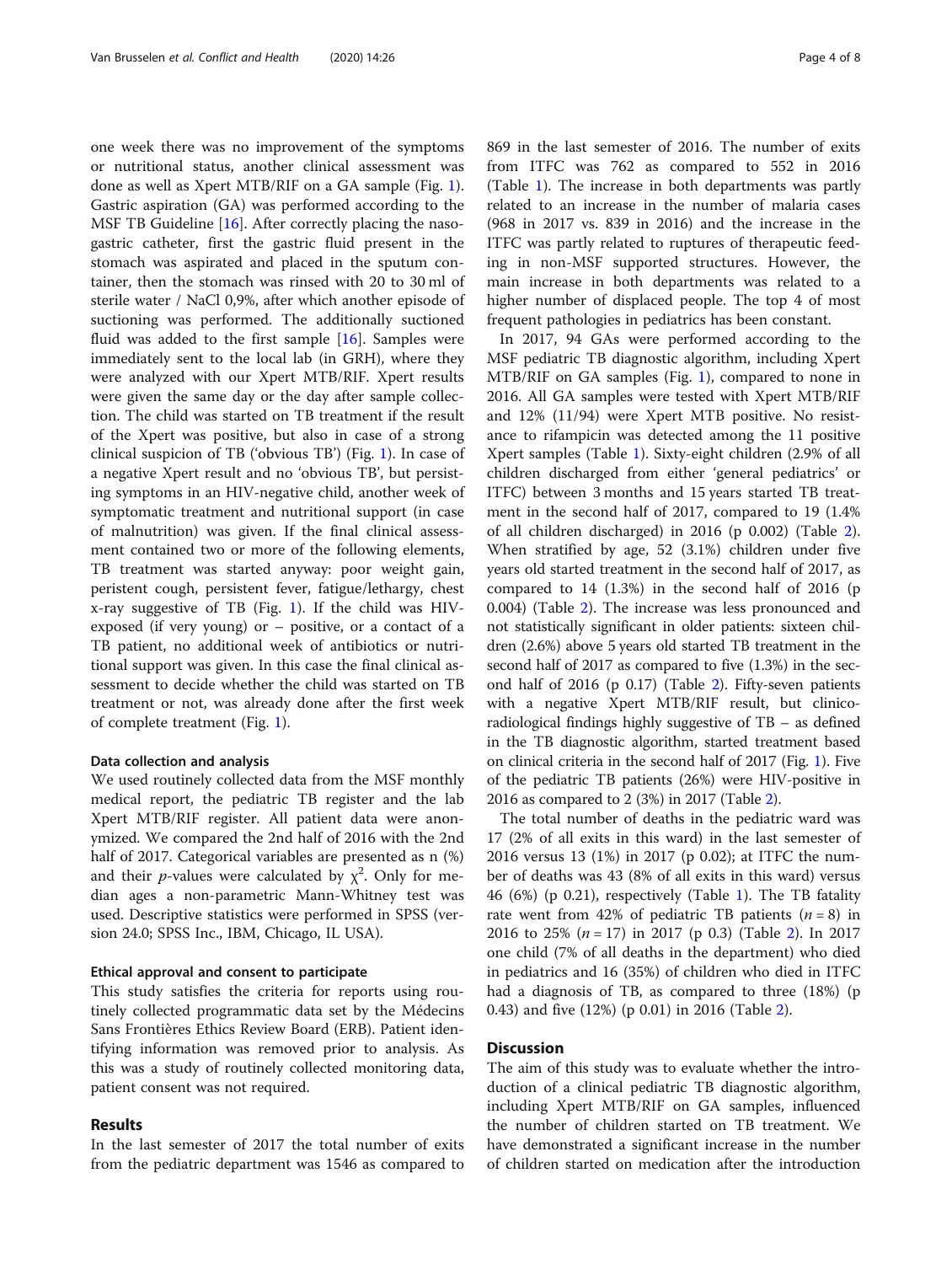| Column1                                                                                 | 2nd semester 2016 | 2nd semester 2017 | $p$ -value |
|-----------------------------------------------------------------------------------------|-------------------|-------------------|------------|
| <b>Total exits</b>                                                                      | 1421              | 2308              | N/A        |
| Overall inpatient pediatric mortality<br>(% of all children discharged from both wards) | 60 (4%)           | 59 (3%)           | 0.005      |
| <b>Mortality ITFC</b><br>(% of children discharged from ITFC)                           | 43 (8%)           | 46 (6%)           | 0.21       |
| Mortality pediatric ward<br>(% of children discharged from pediatric ward)              | 17 (2%)           | 13 (1%)           | 0.02       |

<span id="page-4-0"></span>Table 1 General information and overall mortality in the pediatric ward and ITFC of Masisi GRH. Categorical variables are presented as n (%) and their p-values were calculated by  $\chi^2$ 

of this algorithm. This increase was clearly statistically significant in children under 5 years old, while local clinicians did before not typically consider TB to be prevalent in this age group.

Progress in TB diagnosis in children, who have only recently been recognized to have a huge burden of TB disease, has been minimal. Over 96% of children who die from TB worldwide never access treatment, especially in LIC and conflict-torn regions [\[17](#page-6-0)]. Furthermore less than 15% of eligible children at high risk of developing TB receive preventive therapy [\[1](#page-6-0), [18\]](#page-6-0).

As stated in the introduction, pediatric TB diagnoses are primarily clinically-based [[10,](#page-6-0) [18,](#page-6-0) [19\]](#page-6-0). The clinical algorithm developed for LIC by the MSF pediatric working group, together with the Southern African Medical Unit (SAMU), can be used as a tool for well-nourished and malnourished children (Fig. [1](#page-2-0)). Because of the known role of TB as comorbidity among children with acute malnutrition, the MSF pediatric TB diagnostic algorithm emphasizes the need to routinely screen all malnourished children for TB and manage those at risk appropriately (Fig. [1](#page-2-0)). Asking about contacts with TB patients should be included as part of the initial history for children in nutrition programs, as outlined in the WHO manual on the management of severe malnutrition, followed by a diagnostic algorithm, like ours [\[20](#page-6-0), [21](#page-6-0)] (Fig. [1](#page-2-0)).

#### Gastric aspiration (GA) and Xpert MTB/RIF

Zar et al stated in 2005 that sputum induction is better than GA in children because three GAs were necessary to obtain the same diagnostic yield as one induced sputum specimen in her setting in Cape Town and the risk of nosocomial transmission is lower in children than in adults [[13\]](#page-6-0). But sputum induction should be done in an isolation room with adequate ventilation and proper

Table 2 Specific information related to pediatric TB patients in GRH Masisi. Categorical variables are presented as n (%) and their pvalues were calculated by  $\chi^2$ . Only for median ages a non-parametric Mann-Whitney test was used. N/A = not applicable

| Column1                                                               | 2nd semester 2016    | 2nd semester 2017                        | $p$ -value |
|-----------------------------------------------------------------------|----------------------|------------------------------------------|------------|
| <b>Total pediatric TB diagnoses</b><br>(% of all children discharged) | 19 (1.4%)            | 68 (2.9%)                                | 0.002      |
| TB diagnoses under 5 years<br>(% of all children under 5 discharged)  | 14 (1.3%)            | 52 (3.1%)                                | 0.004      |
| TB diagnoses 5 to 18 years<br>(% of all children above 5 discharged)  | 5(1.3%)              | 16 (2.6%)                                | 0.17       |
| <b>GA Xpert MTB positive</b><br>(% of all pediatric TB diagnoses)     | No Xpert done        | 11 (16%)                                 | N/A        |
| Rifampicine resistence detected<br>(% of all pediatric TB diagnoses)  | No Xpert done        | $0(0\%)$                                 | N/A        |
| <b>HIV-positive</b><br>(% of all pediatric TB diagnoses)              | 5(26%)               | 2(3%)                                    | 0.07       |
| Median Age<br>(Interquartile Range)                                   | $20 m (12 m - 62 m)$ | $36 \text{ m}$ (23,5 m $-60 \text{ m}$ ) | 0.27       |
| Female<br>(% of all pediatric TB diagnoses)                           | 6 (32%)              | 36 (53%)                                 | 0.10       |
| Pediatric TB fatality rate<br>(% of all pediatric TB diagnoses)       | 8 (42%)              | 17 (25%)                                 | 0.30       |
| TB deaths in ITFC<br>(% of all deaths in ITFC)                        | 5(12%)               | 16 (35%)                                 | 0.01       |
| TB deaths in pediatric ward<br>(% of all deaths in pediatric ward)    | 3(18%)               | 1(7%)                                    | 0.43       |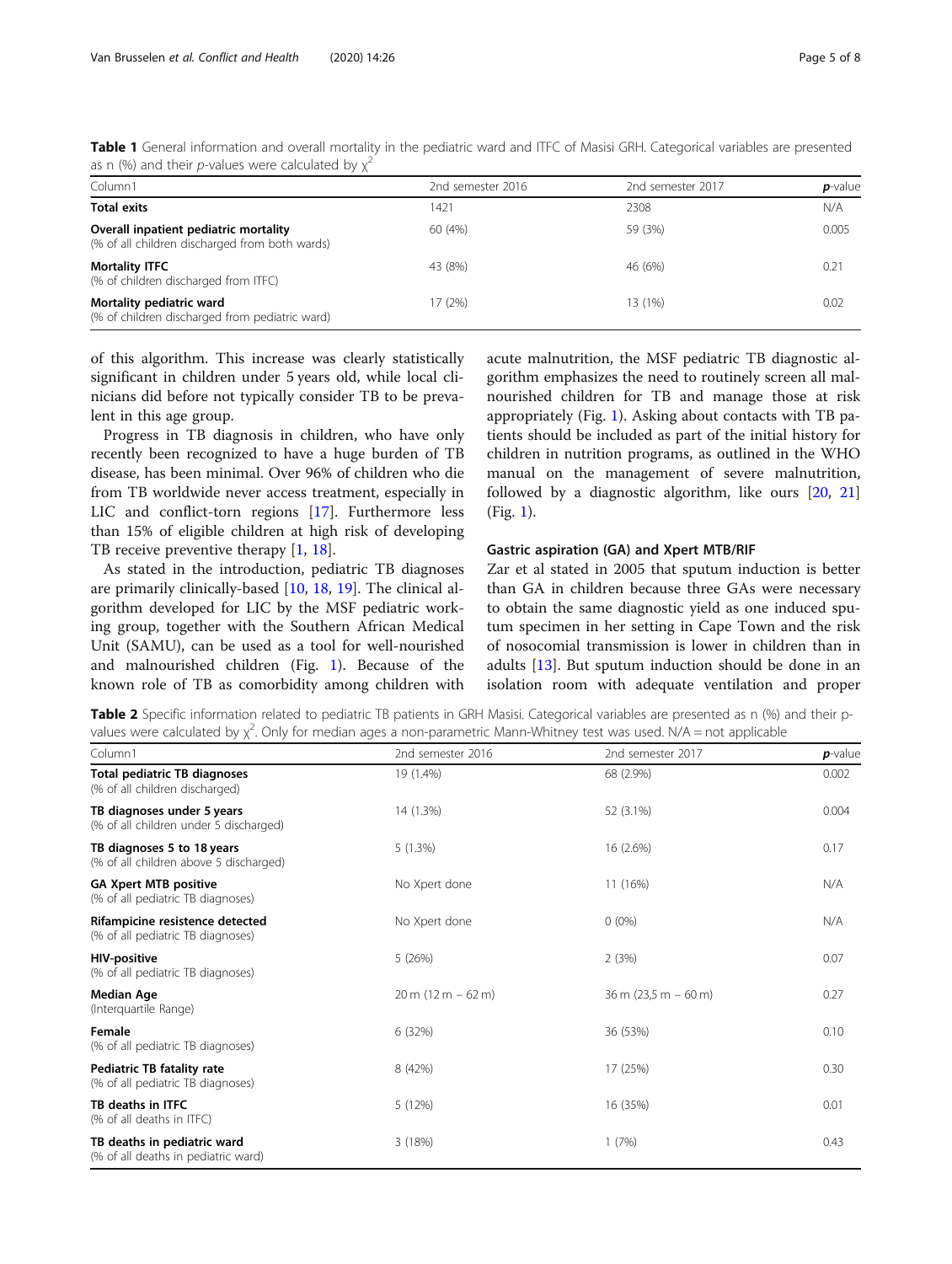personal respiratory protection, which is not always easy in low-resource settings [[22\]](#page-6-0). Newer studies found that the bacteriological yield of GA and sputum induction are more or less similar  $[15, 23]$  $[15, 23]$  $[15, 23]$  $[15, 23]$  $[15, 23]$ . For these reasons and because of its simplicity, GA remains the most common method for obtaining respiratory samples from children. Therefore and in order to increase not only the sensitivity, but especially awareness of clinicians about pediatric TB, we decided to include Xpert MTB/RIF on GA in our protocol.

It is important that the procedure of gastric aspiration is performed correctly to increase the diagnostic yield. In many settings aspiration is only done once, while it is advised to rinse the stomach with sterile water/NaCl 0, 9% and to suction again afterwards, especially when not a lot of sputum was obtained upon the first suctioning [[16,](#page-6-0) [24](#page-7-0)]. At the time of the introduction of the Xpert MTB/RIF in Masisi, the MSF TB Protocol for gastric aspiration was reinforced by theoretical and bedside teaching, with successful results. Use of the Xpert MTB/RIF test on GA may be especially beneficial in settings where mycobacterial culture is not feasible, like LIC and conflict zones, esp. for children who cannot produce sputum spontaneously.

Although age-disaggregated data on MDR-TB are not even reported to national authorities, indications are that less than 10% of the estimated 30.000 children who develop MDR-TB every year are diagnosed [\[18](#page-6-0), [25](#page-7-0), [26](#page-7-0)]. The fact that Xpert MTB/RIF already comes with an initial (and quick) evaluation of rifampicin resistance (which should be further explored by culture if positive) is another advantage of the use of Xpert MTB/RIF on GA samples as a part of our algorithm. Fortunately we did not find any cases of rifampicin resistance in our Xpert positive pediatric cases, but the sample size was very low.

#### Clinical diagnosis

We observed a significant increase in the number of children started on TB treatment after implementation of our clinical algorithm. Most of the children who started treatment were not positive on Xpert MTB/RIF, which raises questions about its necessity in our algorithm. However, the high incidence of TB in children is often seriously underestimated. This was also the case with our local clinicians in Masisi GRH in DRC. The doctors were surprised that several pediatric samples were positive, which brought about a behaviour change and lowered the threshold to start TB treatment on clinical grounds as well (using our newly introduced clinical diagnostic algorithm). We believe that increased 'clinician awareness' (becoming more aware that children do frequently have TB) played an important role in the higher number of diagnoses in 2017.

The overall pediatric TB fatality rate went down from 42 to 25% after the introduction of our algorithm (Table [2\)](#page-4-0), what could point in the direction of earlier diagnoses, but this difference was not statistically significant. Thirty-five percent of children who died in our ITFC had a diagnosis of TB in 2017 (almost 3 times more than in 2016): this might be an overestimation, since TB treatment can sometimes be a 'treatment of last resort' (especially now that Masisi doctors are more aware of TB as a frequent pediatric diagnosis) (Table [2](#page-4-0)). But a high number of TB deaths in the malnutrition ward does correspond to the literature, and lowering the threshold for TB treatment in these very sick malnourished children who mostly have several infections together however, is justified.

Besides the implementation of our TB diagnostic algorithm, different more general pediatric trainings on diverse subjects (pediatric resuscitation, malaria diagnosis and treatment, shock management and rational use of antibiotics) were also given in 2017 and the reduced overall mortality in the general pediatric ward can of course not be solely attributed to our intervention; although, it could be one of the contributing factors. The significant increase in the number of children started on TB treatment, however, is, in our view, mostly due to the newly introduced adapted clinical pediatric TB diagnostic algorithm.

#### **Limitations**

This study has several limitations, including the fact that it is a retrospective analysis of routinely collected data, in an unstable setting. Therefore, some important patient and disease information was missing. Our main data source was the pediatric TB register, where the site of the disease (PTB or EPTB) or the ward of admission (pediatric or ITFC) was not systematically recorded. Another limitation is the lack of a gold standard to confirm TB diagnosis among children started on TB treatment on clinical/radiological basis. We could therefore not assess the accuracy of the diagnostic algorithm and we cannot confirm that all children who were diagnosed and started on treatment actually had TB.

#### Conclusion

Great progress has been made in the 'End-TB' strategy of WHO in recent years. However, pediatric TB still remains underdiagnosed and an important cause of underfive mortality, especially in malnourished children [[27](#page-7-0), [28\]](#page-7-0).

Pediatric TB is still a clinical diagnosis. In Masisi we have shown that improving TB diagnosis in children with an adapted clinical TB diagnostic algorithm, including Xpert MTB/RIF on GA samples - can be feasible and effective in a Central-African conflict setting with a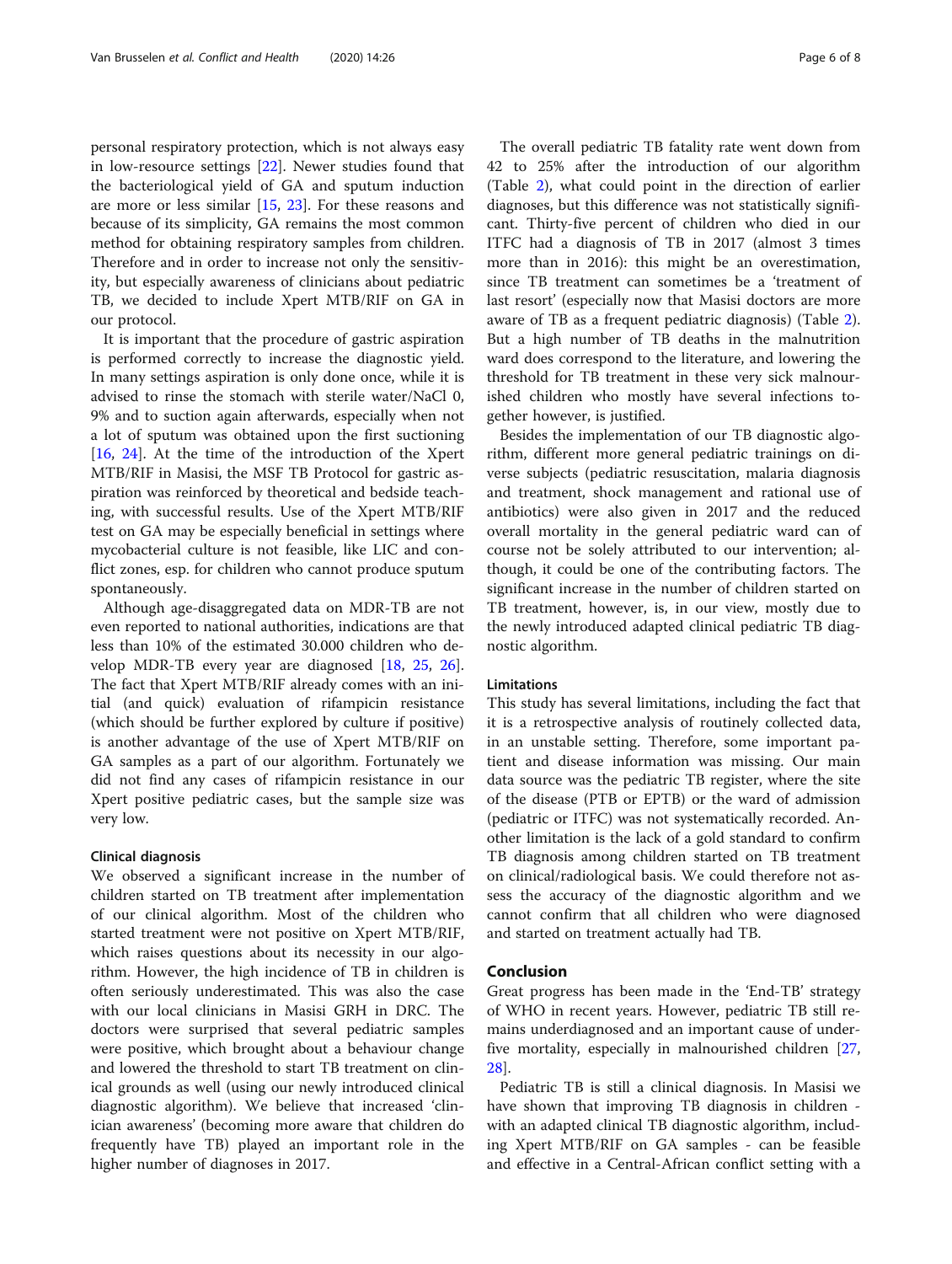<span id="page-6-0"></span>high malnutrition and TB burden. Increased 'clinician awareness' of pediatric TB likely played an important role in this.

#### Abbreviations

AFB: Acid fast bacilli; DRC: Democratic Republic of Congo; GA: Gastric aspirate; GAM: Global acute malnutrition; HGR: Hôpital général de référence; HIV: Human immunodeficiency virus; ITFC: Inpatient Therapeutic Feeding Centre; IGRA: Interferon gamma release assay; IPT: Isoniazid preventive therapy; LIC: Low-income countries; LTBI: Latent tuberculosis infection; MDR: Multidrug resistant; MSF: Médecins Sans Frontières (Doctors Without Borders); MoH: Ministry of health; SAM: Severe acute malnutrition; SAMU: Southern African Medical Unit; TB: Tuberculosis; TST: Tuberculin skin test; Xpert MTB/RIF: molecular test for Mycobacterium tuberculosis, including Rifampicin resistance test

#### Acknowledgements

The authors wish to acknowledge the contribution of all health care workers from the MSF OCB Masisi project and the Bureau Central de Zone (BCZ) de Santé in Masisi (Ministry of Health of North Kivu).

#### Authors' contributions

DVB and GF conceived and designed the study; DVB collected and analyzed the data and wrote the first draft of the manuscript. TL, JN, DH collected data, analyzed data and critically revised the manuscript. NN, ZM, MS, RS and HV contributed materials and critically revised the manuscript. PI helped to conceive and design the study, contributed materials/analysis tools and critically revised the manuscript. All the authors read and approved the final manuscript. ES contributed materials/analysis tools, helped a lot with data analysis and interpretation and critically revised the manuscript.

#### Funding

No specific funding was provided for this specific study, because it concerns a retrospective study. The General Reference Hospital of Masisi is supported by Médecins Sans Frontières for HR, medicines and diagnostic equipment (including the X-pert MTB/RIF).

#### Availability of data and materials

The datasets generated and/or analyzed during the current study are not publicly available due to the fact that it concerns patient data from the Congolese Ministry of Health, but are (without patient data) available from the corresponding author on reasonable request.

#### Ethics approval and consent to participate

This study satisfies the criteria for reports using routinely collected programmatic data set by the Médecins Sans Frontières Ethics Review Board (ERB). Patient identifying information was removed prior to analysis. As this was a study of routinely collected monitoring data, patient consent was not required.

#### Consent for publication

Not applicable.

#### Competing interests

The authors declare that they do not have competing interests relevant to this article.

#### Author details

<sup>1</sup>Médecins Sans Frontières (MSF), Operational Center Brussels, Rue de l'Arbre-Bénit 46, 1050 Brussels, Belgium. <sup>2</sup>Médecins Sans Frontières (MSF), Mission RDC, 11 Avenue Massamba, Quartier Bassoko, Ngaliema, Kinshasa, Democratic Republic of the Congo. <sup>3</sup>Department of (Tropical) Pediatrics, GZA Hospitals, Oosterveldlaan, 22 Antwerp, Belgium. <sup>4</sup>Department of Public Health and Primary Care, Faculty of Medicine, Ghent University, Corneel Heymanslaan 10, entrance 42 (building K3), 4th floor, Ghent, Belgium. 5 Bureau Central de Zone (de Santé), Masisi, Ministry of Health of North Kivu, Hôpital Régional de Référence de Masisi, Zone de Santé de Masisi, Nord-Kivu, Democratic Republic of the Congo. <sup>6</sup>Médecins Sans Frontières, Southern African Medical Unit (SAMU), Médecins Sans Frontières, Zurich House, 7th Floor, 70 Fox Street, Marshalltown, Johannesburg, South Africa.

#### Received: 1 November 2019 Accepted: 7 May 2020 Published online: 14 May 2020

#### References

- 1. WHO. Global tuberculosis report 2019. Geneva: World Health Organization, 2019. World Health Organization. Global tuberculosis report 2019. [http://](http://www.who.int/tb/publications/global_report/en/) [www.who.int/tb/publications/global\\_report/en/](http://www.who.int/tb/publications/global_report/en/)). Accessed 20 Oct 2019.
- 2. Nelson LJ, Wells CD. Tuberculosis in children: considerations for children from developing countries. Semin Pediatr Infect Dis. 2004;15(3):150–4.
- 3. Patel LN, Detjen AK. Integration of childhood TB into guidelines for the management of acute malnutrition in high burden countries. Public health action. 2017;7(2):110–5.
- 4. World Health Organization. Tuberculosis country fact sheet DR Congo. Geneva; 2018. <https://www.who.int/tb/country/data/profiles/en/>.
- 5. Bureau Centrale de Zone (de Santé), Ministry of Health of North Kivu. Data provided directly by the Bureau Central de la zone.
- 6. World Health Organization. Nutritional care and support for patients with tuberculosis. Geneva: WHO; 2013. [http://apps.who.int/iris/bit-stream/10665/](http://apps.who.int/iris/bit-stream/10665/94836/1/9789241506410_eng.pdf?ua=1&ua) [94836/1/9789241506410\\_eng.pdf?ua=1&ua=](http://apps.who.int/iris/bit-stream/10665/94836/1/9789241506410_eng.pdf?ua=1&ua). Accessed 13 Apr 2018.
- 7. Lonnroth K, Castro KG, Chakaya JM, Chauhan LS, Floyd K, Glaziou P, et al. Tuberculosis control and elimination 2010–50: cure, care, and social development. Lancet. 2010;375(9728):1814–29.
- 8. Santiago-Garcia B, Blazquez-Gamero D, Baquero-Artigao F, Ruiz-Contreras J, Bellon JM, Munoz-Fernandez MA, et al. Pediatric Extrapulmonary tuberculosis: clinical Spectrum, risk factors and diagnostic challenges in a low prevalence region. Pediatr Infect Dis J. 2016;35(11):1175–81.
- 9. Mandalakas AM, Starke JR. Current concepts of childhood tuberculosis. Semin Pediatr Infect Dis. 2005;16(2):93–104.
- 10. American Academy of Pediatrics. Tuberculosis. In: Kimberlin DW, Brady MT, Jackson MA, Long SS, editors. Red Book: 2015 Report of the Committee on Infectious Diseases, 30th ed. Elk Grove Village, IL: American Academy of Pediatrics; 2015. p. 805.
- 11. Ge L, Ma JC, Han M, Li JL, Tian JH. Interferon-gamma release assay for the diagnosis of latent mycobacterium tuberculosis infection in children younger than 5 years: a meta-analysis. Clin Pediatr. 2014;53(13):1255–63.
- 12. Gie RP, Beyers N, Schaaf HS, Goussard P. The challenge of diagnosing tuberculosis in children: a perspective from a high incidence area. Paediatric Respir Rev. 2004;5 Suppl A:S147–9.
- 13. Zar HJ, Hanslo D, Apolles P, Swingler G, Hussey G. Induced sputum versus gastric lavage for microbiological confirmation of pulmonary tuberculosis in infants and young children: a prospective study. Lancet. 2005;365(9454): 130–4.
- 14. Tebruegge M, Ritz N, Curtis N, Shingadia D. Diagnostic tests for childhood tuberculosis: past imperfect, present tense and future perfect? Pediatr Infect Dis J. 2015;34(9):1014–9.
- 15. Bates M, O'Grady J, Maeurer M, Tembo J, Chilukutu L, Chabala C, et al. Assessment of the Xpert MTB/RIF assay for diagnosis of tuberculosis with gastric lavage aspirates in children in sub-Saharan Africa: a prospective descriptive study. Lancet Infect Dis. 2013;13(1):36–42.
- 16. Médecins Sans Frontières and Partners In Health. Tuberculosis: Practical guide for clinicians, nurses, laboratory technicians and medical auxiliaries. 2014 Edition.
- 17. Dodd PJ, Yuen CM, Sismanidis C, Seddon JA, Jenkins HE. The global burden of tuberculosis mortality in children: a mathematical modelling study. Lancet Glob Health. 2017;5(9):e898–906.
- 18. Detjen AK, McKenna L, Graham SM, Marais BJ, Amanullah F. The upcoming UN general assembly resolution on tuberculosis must also benefit children. Lancet Glob Health. 2018;6(5):e485–e6.
- 19. Oliwa JN, Karumbi JM, Marais BJ, Madhi SA, Graham SM. Tuberculosis as a cause or comorbidity of childhood pneumonia in tuberculosis-endemic areas: a systematic review. Lancet Respir Med. 2015;3(3):235–43.
- 20. Frieze JB, Yadav RP, Sokhan K, Ngak S, Khim TB. Examining the quality of childhood tuberculosis diagnosis in Cambodia: a cross-sectional study. BMC Public Health. 2017;17(1):232.
- 21. World Health Organization. Management of severe malnutrition: a manual of physicians and other senior health workers. Geneva: WHO; 1999. [http://](http://apps.who.int/iris/bitstream/10665/41999/1/a57361.pdf) [apps.who.int/iris/bitstream/10665/41999/1/a57361.pdf](http://apps.who.int/iris/bitstream/10665/41999/1/a57361.pdf).
- 22. Jensen PA, Lambert LA, Iademarco MF, Ridzon R. Guidelines for preventing the transmission of Mycobacterium tuberculosis in health-care settings, 2005. MMWR Recomm Rep. 2005;54(Rr-17):1–141.